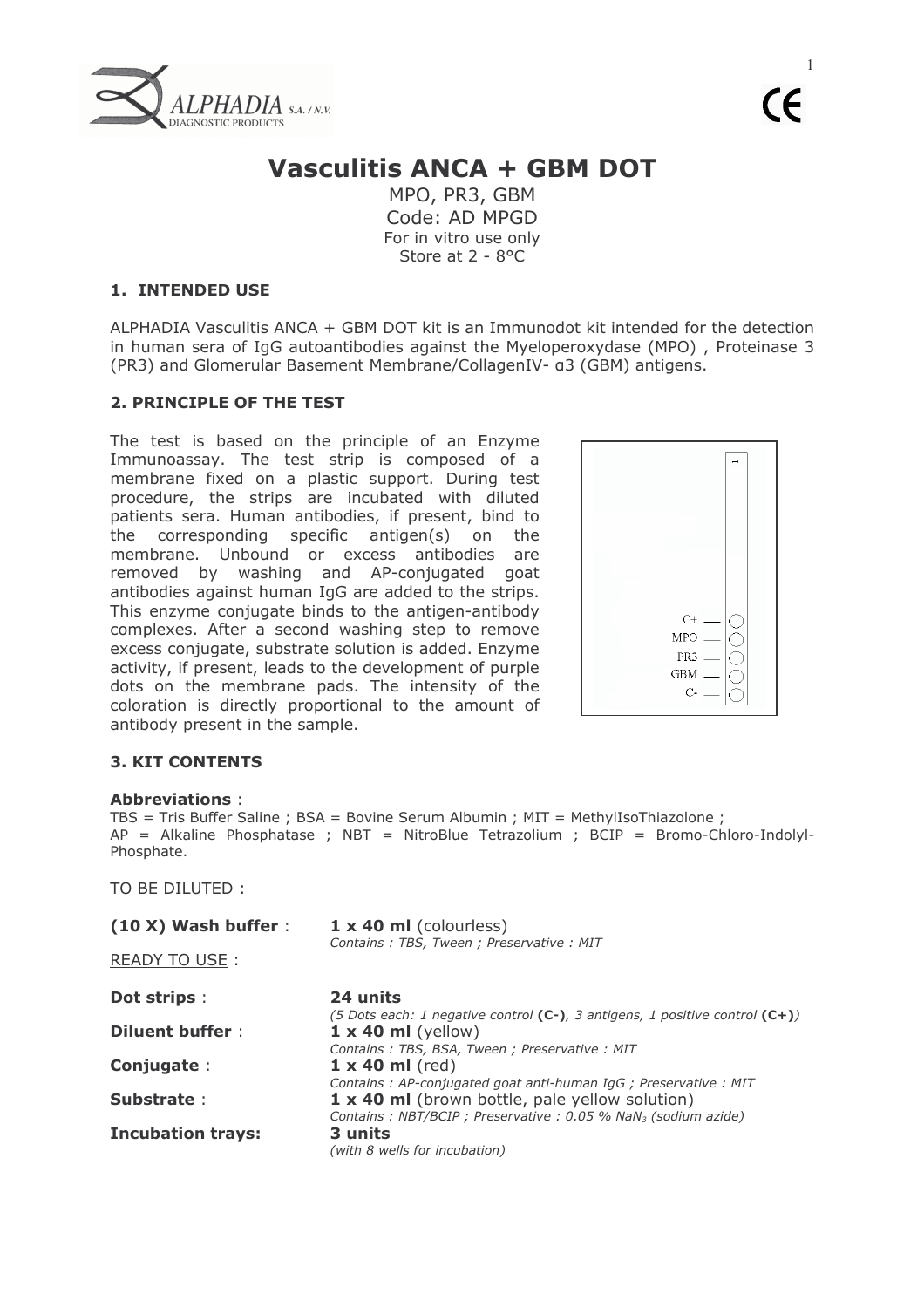## 4. MATERIAL REQUIRED BUT NOT PROVIDED

Rocking or shaking platform / Micropipettes / Timer / Graduated cylinder / Distilled or deionised water / Tweezers / Absorbent and/or filter paper **5. STORAGE** 

The reconstituted Wash Solution is stable for at least one month at 2-8°C. Reagents and strips can be stored at 2-8°C until the expiry date indicated on each vial or tube. Place unused strips back into the provided tube, seal it and store at 2-8°C. Chromogen/Substrate (NBT/BCIP) shall be stored at 2-8°C.

## **6. PRECAUTIONS**

All reagents are for in vitro diagnostic and professional use only. The kit contains potentially hazardous components thus avoid contact with skin, eyes or mucosae. Patient samples shall be handled as potentially infectious. Do not substitute reagents or mix strips with different batch numbers this may lead to variations in the results. Avoid touching strips with fingers. Use tweezers or wear laboratory gloves. Allow reagents and strips to equilibrate at room temperature before use. Strictly observe incubation times. Handle Chromogen Substrate (NBT/BCIP) with care in order to avoid any contamination with Alkaline Phosphatase.

# 7. SAMPLE COLLECTION, HANDLING AND STORAGE

Samples should be preferentially fresh-collected ones. Sera with debris should be low speed centrifuged. Blood samples should be collected in dry tubes or in tubes containing EDTA or heparin. After separation serum samples shall be used immediately or aliquoted and stored at 2-8°C for some days or frozen at -20°C for longer periods. Avoid repeated freezing thawing cycles.

# **8. ASSAY PROCEDURE**

## **BASIC HANDLING AND TIPS:**

The dots are precoloured blue on the strips, ensuring that all antigens have been dotted correctly onto the membrane. This blue coloration disappears during the first step of the incubation. During incubation with the wash buffer a faint pink background coloration appears on the membrane and disappears upon drying at the end of the procedure.

During the procedure, agitation of the incubation tray is necessary to ensure efficient circulation of fluids over the membrane. A Rocking platform is the shaker of choice. Be sure to adjust the movement of the shaker in such a way that no spilling of solutions or cross-contamination between the wells can occur.

After each filling of the wells with solution, agitate manually the incubation tray until the strips are completely immersed in order to remove air bubbles which may be trapped under the strip. Alternatively, floating strips may be forced into the solution by pushing down (with tweezers or pipette tip) on the upper part of the strip (plastic label zone).

Avoid touching the membrane zone of the strip with fingers, tweezers or pipette tips. Always use the plastic label zone for handling or manipulation. The whole procedure has to be run at room temperature

## 8.1 Reagents preparation

- 1. Allow all components to equilibrate at room temperature before use.
- 2. Dilute the concentrated Wash Buffer 10x with distilled water. Prepare 15 ml diluted Wash buffer per strip tested Example: 1,5 ml concentrated wash buffer  $+$  13,5 ml distilled water for one strip.

## 8.2 Pipetting flow chart

1. Place one strip per patient into the wells, blue dots facing up.

2. Add 2 ml Wash Buffer per well. Incubate (shake) for 10 min.

Upon correct incubation the blue coloration of the dots completely disappears. If not prolong the procedure until the colour of the dots fades completely.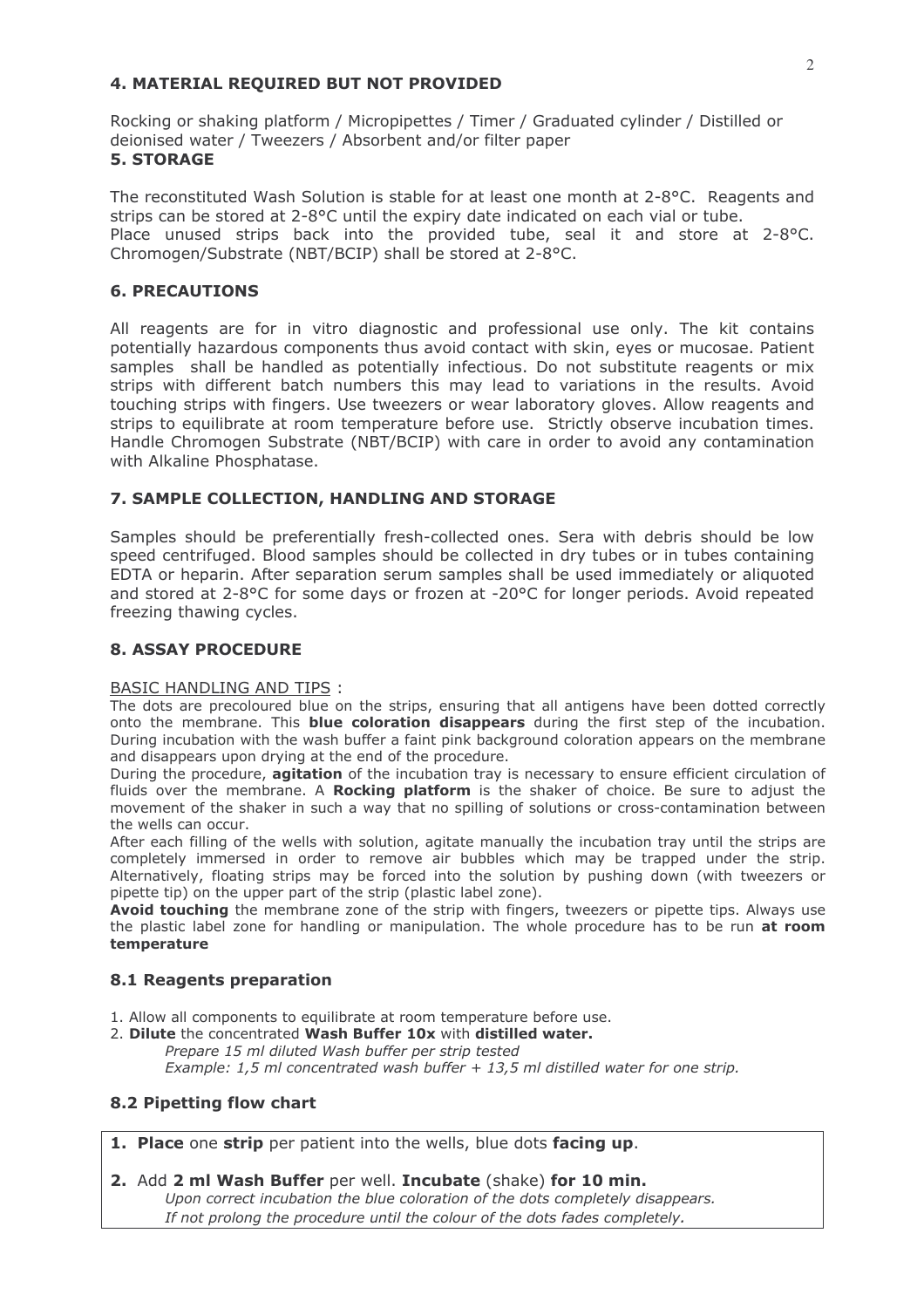3

#### **3. Discard** solution from the wells.

Remove liquid by slowly inverting the plate. The strips will adhere to the bottom of the wells. Dry the edge of the tray with absorbent paper.

4. Add 1,5 ml Sample Diluent per well.

#### 5. Add 10 µl patient sample per well. Incubate (shake) for 30 min.

Avoid touching the membrane with the pipette tip. Preferentially dispense the sample into the solution over the upper part of the strip (plastic label zone).

- **Note:** Steps 4 and 5 can be combined by pre-diluting the sample in a glass or plastic tube (1,5 ml) diluent + 10 ul patient sample  $\rightarrow$  Mix  $\rightarrow$  Add to the well)
- 6. Discard solution from the wells.

Remove liquid by slowly inverting the plate. The strips will adhere to the bottom of the wells. Dry the edge of the tray with absorbent paper.

- 7. Wash 3 x 3 minutes with 1,5 ml Wash Buffer per well (shake). Following each wash step remove liquid from the wells by slowly inverting the plate. The strips will adhere to the bottom of the wells. Dry the edges of the tray with absorbent paper.
- 8. Add 1.5 ml Conjugate per well. Incubate (shake) for 30 min.

#### 9. Discard solution from the wells.

Remove liquid by slowly inverting the plate. The strips will adhere to the bottom of the wells. Dry the edge of the tray with absorbent paper.

- 10. Wash 3 x 3 min. with 1,5 ml Wash Buffer (shake) Following each wash step remove liquid from the wells by slowly inverting the plate. The strips will adhere to the bottom of the wells. Dry the edges of the tray with absorbent paper..
- 11. Add 1.5 ml Substrate per well. Incubate (shake) for 10 min.
- 12. Discard solution from the wells.

Remove liquid by slowly inverting the plate. The strips will adhere to the bottom of the wells. Dry the edge of the tray with absorbent paper.

13. Wash 1 x 3 min. with 1,5 ml Wash solution per well to stop the reaction.

14. Collect the strips from the wells and allow them to dry on absorbent paper.

#### **9. RESULTS INTERPRETATION**

#### 9.1 Interpretation

- 1. Peel off the cover of the adhesive on the back side of each strip and attach strips dots face up onto the marked fields of the interpretation sheet provided with the kit. This will indicate the respective positions of the different controls and antigens on the membrane.
- 2. Check the first upper Dot (Positive control): it must be positive for all patients.

Only a clearly coloured positive Reaction Control Dot ensures your results are valid and operation was correct and/or kit components were not degraded.

3. Compare the specific antigen Dots to the Negative Control Dot which always is the last in order.

The colour intensity of the Antigen Dots is directly proportional to the titer of the specific antibody in the patients sample.